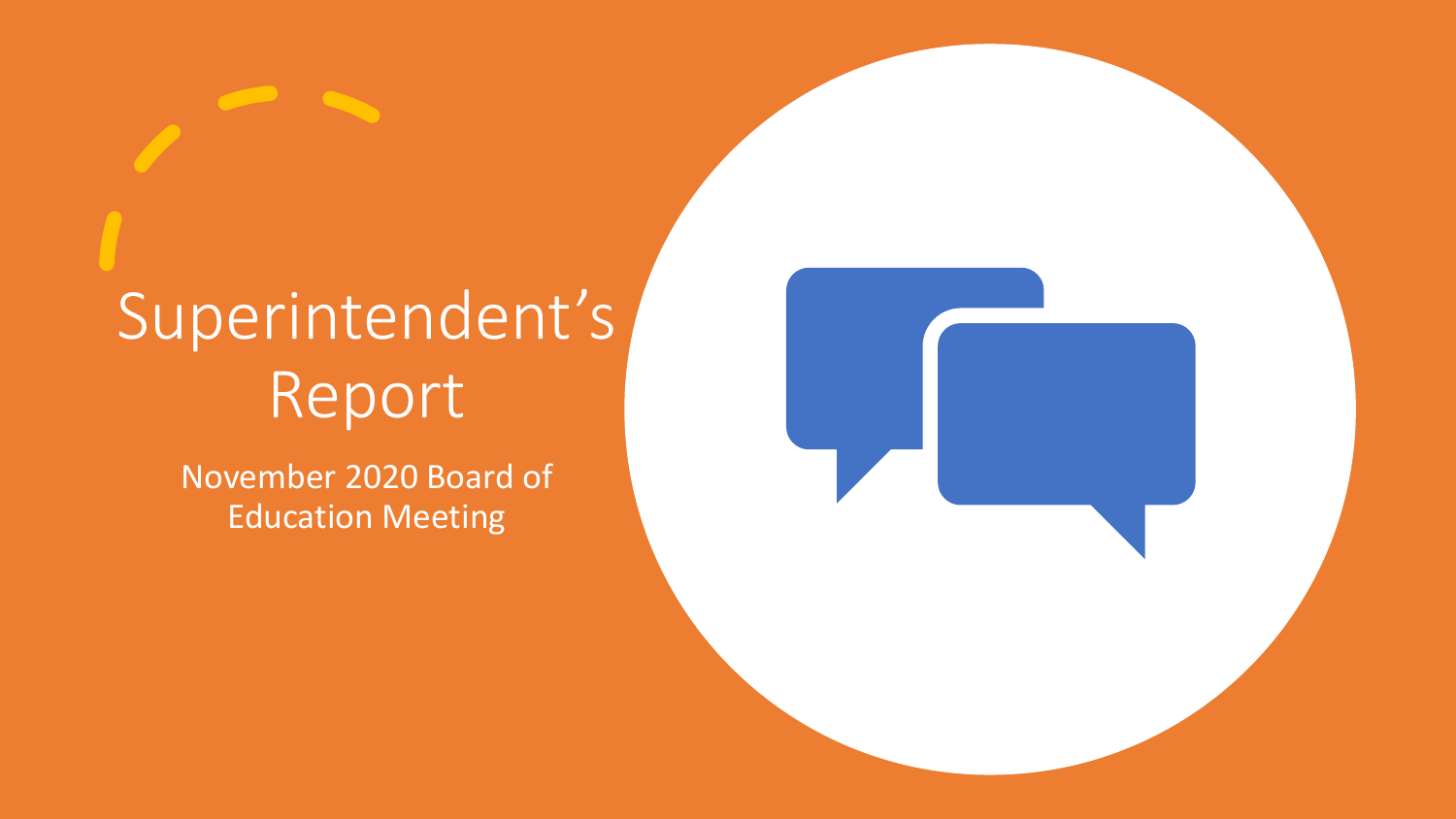# Reopening Update

- Ventilation/Filtration update
	- MERV 13 filters installed where possible
	- Ventilation project delayed
	- Portable HEPA filters will be provided
- Return to Classroom update
	- Middle Schools 30 students each @ HBT/ SWMS, all can be accommodated
	- Elementary Schools 102 of 121 students have space available. 6 of 42 grade levels would be overcapacity. Will wait for more attrition and use lottery if needed.
- Addressing rumors…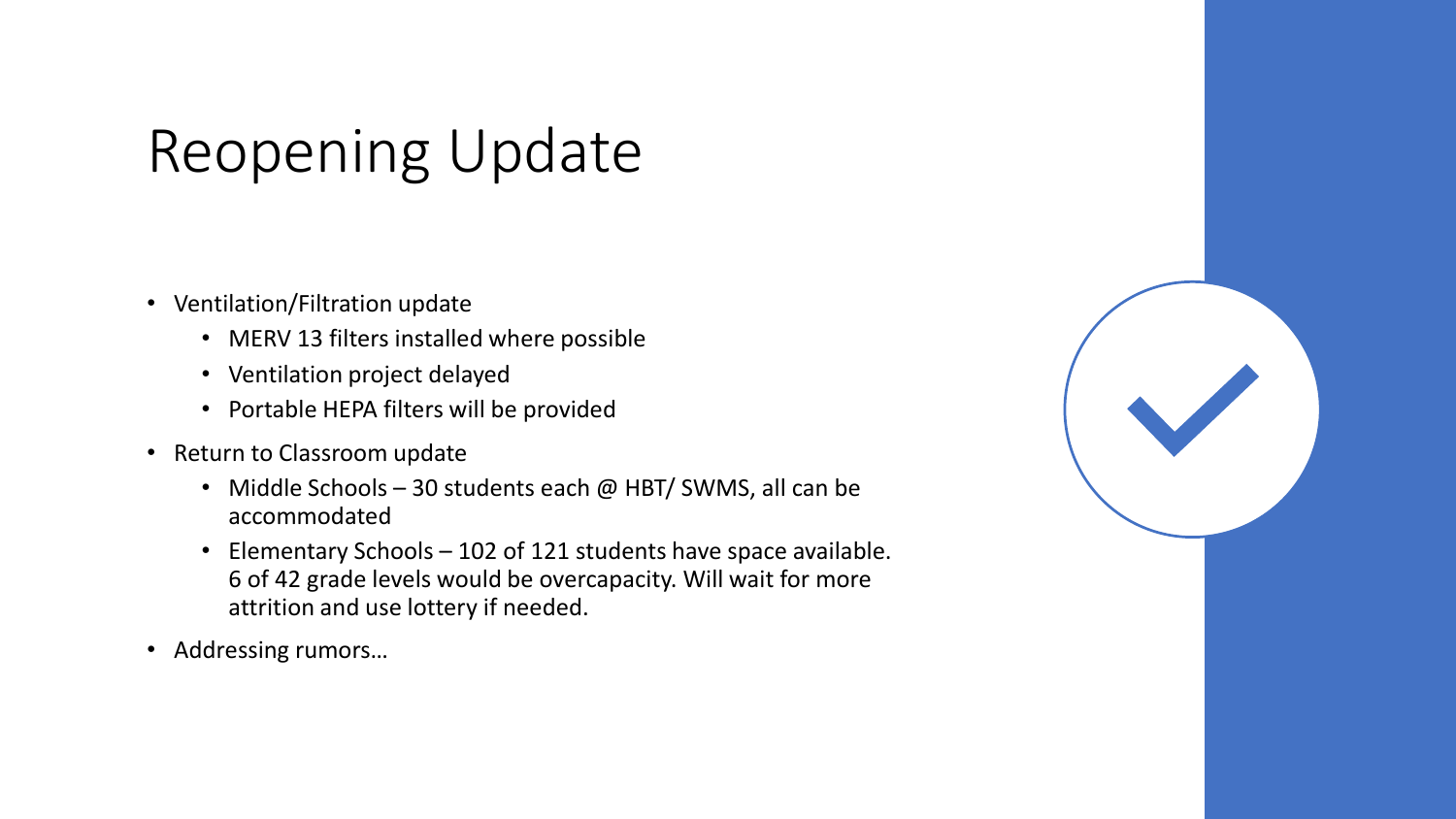### NYS Micro-cluster Strategy



- Local test positivity rate 10 days of 7-day rolling average:
	- Yellow Zone  $>2.5\%$
	- Orange Zone > 3.0%
	- Red Zone  $> 4.0\%$
- Cases per hundred thousand residents
	- > 10 per hundred thousand
- Other Criteria
	- Must be > 5 cases/day on average for zip codes >10,000 (Syosset is 4.3);
	- Must be > 3 cases/day on average for zip codes <10,000 (Woodbury is 2.0);
	- Cases must be widespread not attributable to an obvious cluster;
	- Upward daily trend in hospitalizations from same zip code.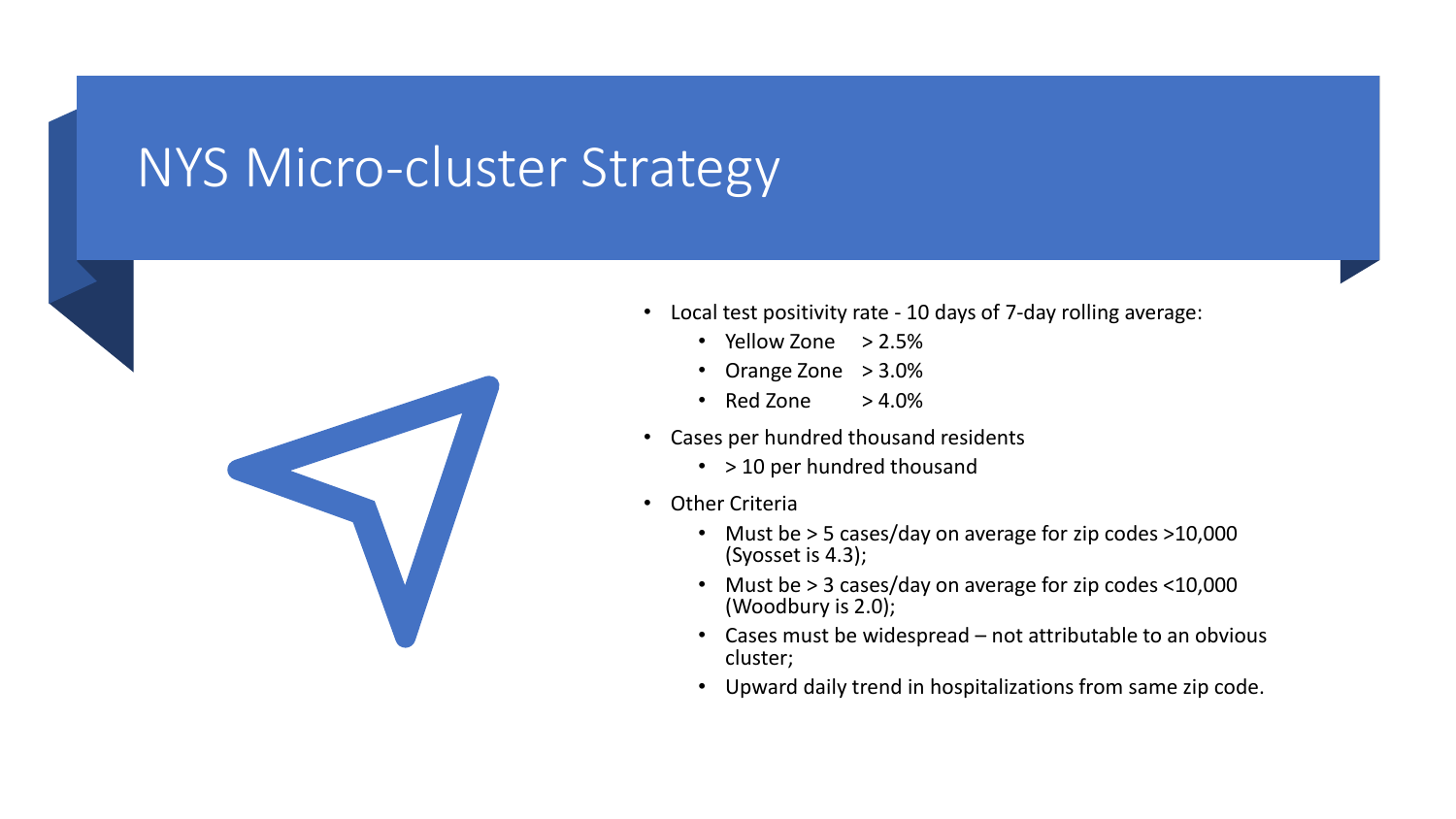## Microcluster **Metrics**

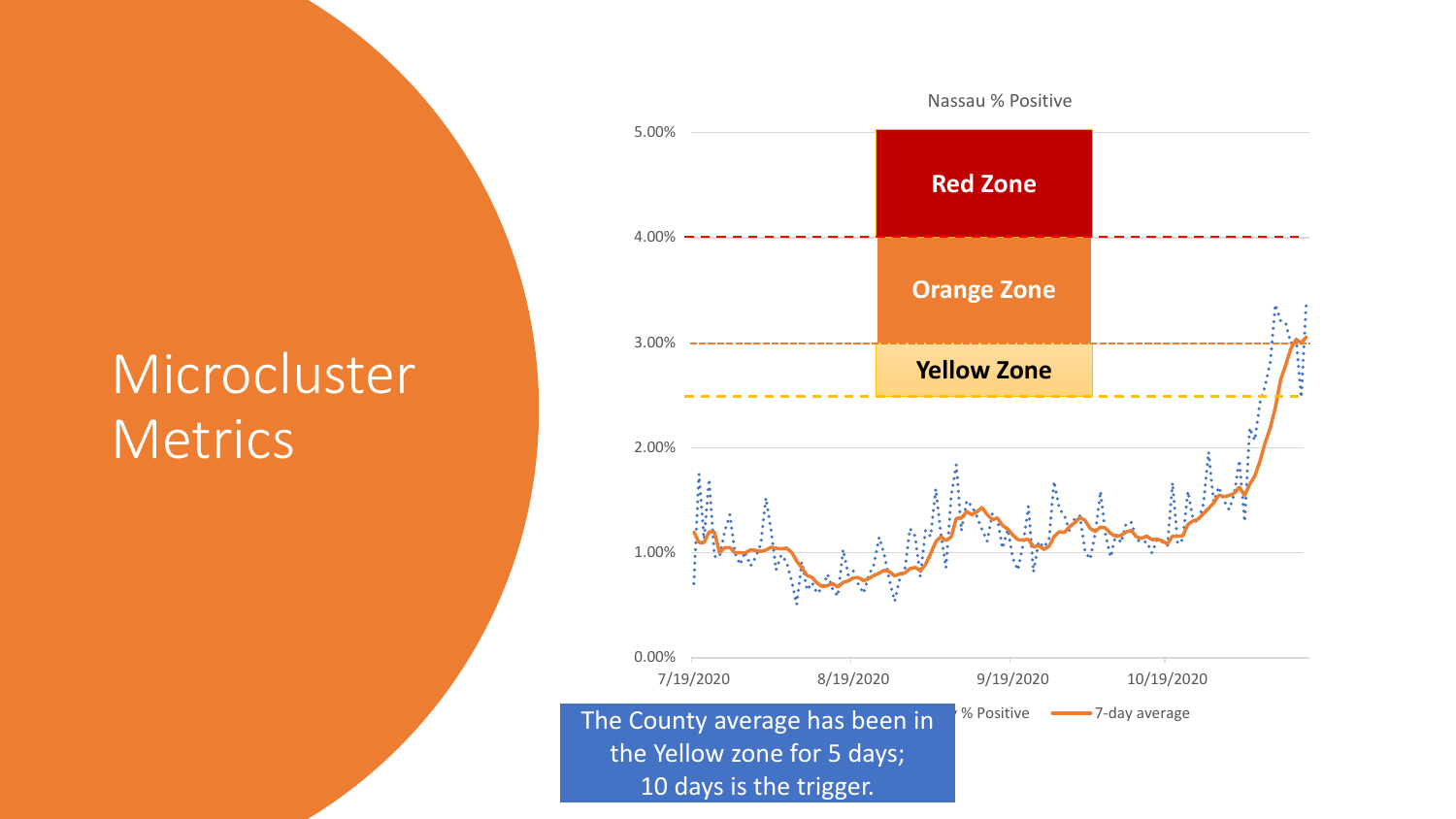# Microcluster **Metrics**



#### COVID Cases per Hundred-Thousand Population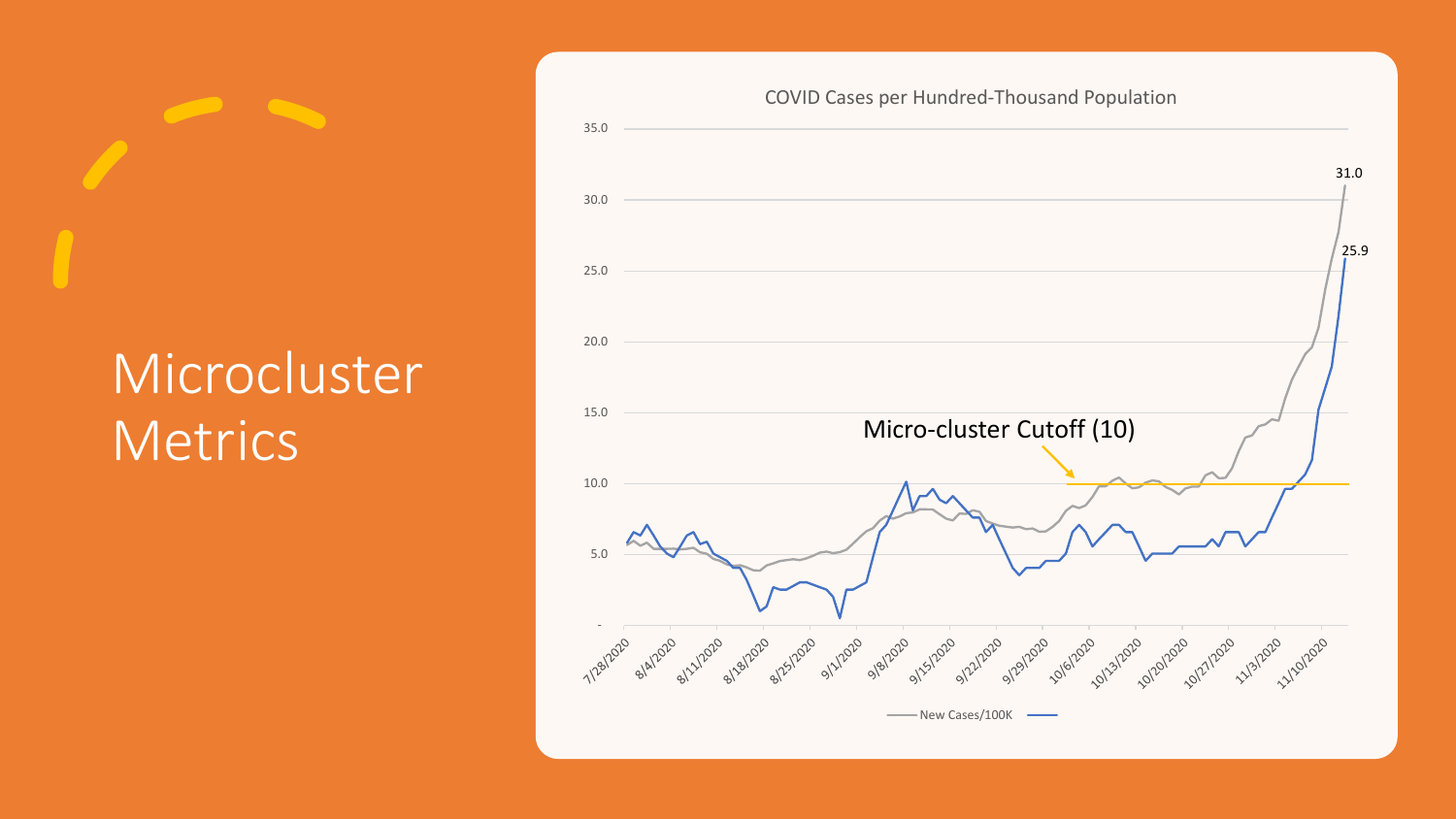#### COVID Data Points

- Since 10/8 over 120 school closures in Nassau County
- Syosset's first 17 cases have all passed the 14-day mark with no further transmission through the school environment
	- Evidence of good protocols
	- Not an invitation to take risks
- Since 9/8 more than 150 individuals in Syosset learning community have been placed into quarantine for close contact exposure.
	- Out of state travel especially for sports
	- Returning college kids
- Cycle time for DOH is slowing they are swamped with 300-400 new cases per day.